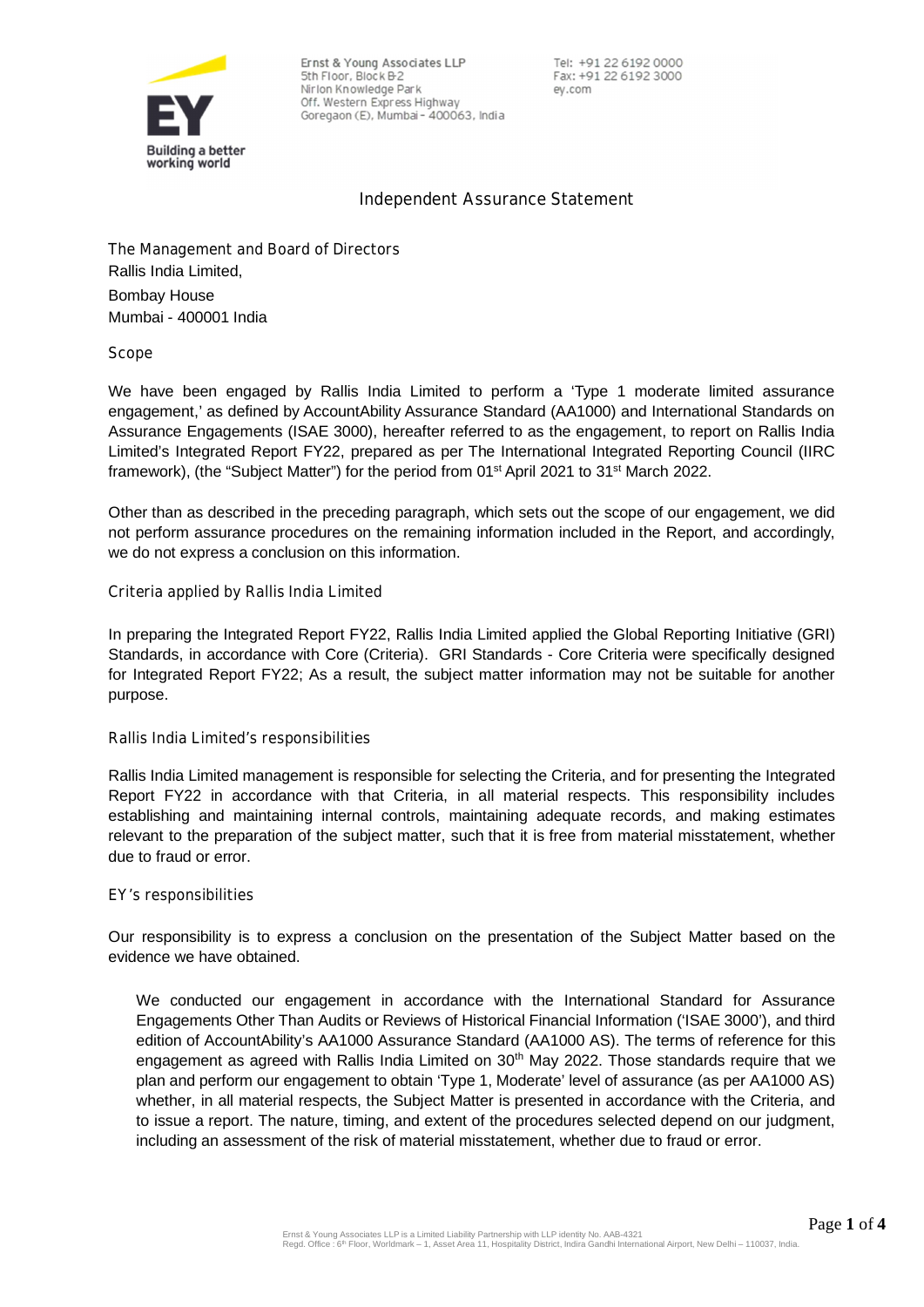

Ernst & Young Associates LLP 5th Floor, Block B-2 Nirlon Knowledge Park Off, Western Express Highway Goregaon (E), Mumbai - 400063, India

Tel: +91 22 6192 0000 Fax: +91 22 6192 3000 ev.com

We believe that the evidence obtained is sufficient and appropriate to provide a basis for our limited assurance conclusions.

## **Our Independence and Quality Control**

We have maintained our independence and confirm that we have met the requirements of the Code of Ethics for Professional Accountants issued by the International Ethics Standards Board for Accountants, and have the required competencies and experience to conduct this assurance engagement

EY also applies International Standard on Quality Control 1, Quality Control for Firms that Perform Audits and Reviews of Financial Statements, and Other Assurance and Related Services Engagements, and accordingly maintains a comprehensive system of quality control including documented policies and procedures regarding compliance with ethical requirements, professional standards, and applicable legal and regulatory requirements.

#### **Description of procedures performed**

Procedures performed in a limited assurance engagement vary in nature and timing from and are less in extent than for a reasonable assurance engagement. Consequently, the level of assurance obtained in a limited assurance engagement is substantially lower than the assurance that would have been obtained had a reasonable assurance engagement been performed. Our procedures were designed to obtain a limited level of assurance on which to base our conclusion and do not provide all the evidence that would be required to provide a reasonable level of assurance.

Although we considered the effectiveness of management's internal controls when determining the nature and extent of our procedures, our assurance engagement was not designed to provide assurance on internal controls. Our procedures did not include testing controls or performing procedures relating to checking aggregation or calculation of data within IT systems.

A limited assurance engagement consists of making enquiries, primarily of persons responsible for preparing the Integrated Report and related information and applying analytical and other appropriate procedures

Our procedures included:

- Conducted interviews with select personnel at manufacturing units and corporate teams to understand the process for collecting, collating and reporting the subject matter as per Global Reporting Initiative (GRI) Standards;
- Checked that the calculation criteria have been correctly applied in accordance with the methodologies outlined in the Criteria;
- Undertook analytical review procedures to support the reasonableness of the data
- Verification of sample data and related information through consultations at the Company's Head Office, physical site visit at its following manufacturing locations:
	- o Rallis India Ankleshwar Unit
	- o Rallis India Dahej SEZ
- Execution of an audit trail of claims and data streams, on a selective test basis, to determine the level of accuracy in collection, transcription and aggregation processes followed;
- Review of the Company's plans, policies and practices, pertaining to their social, environment and sustainable development, so as to be able to make comments on the fairness of sustainability reporting.
- Review of the Company's approach towards materiality assessment disclosed in the Report to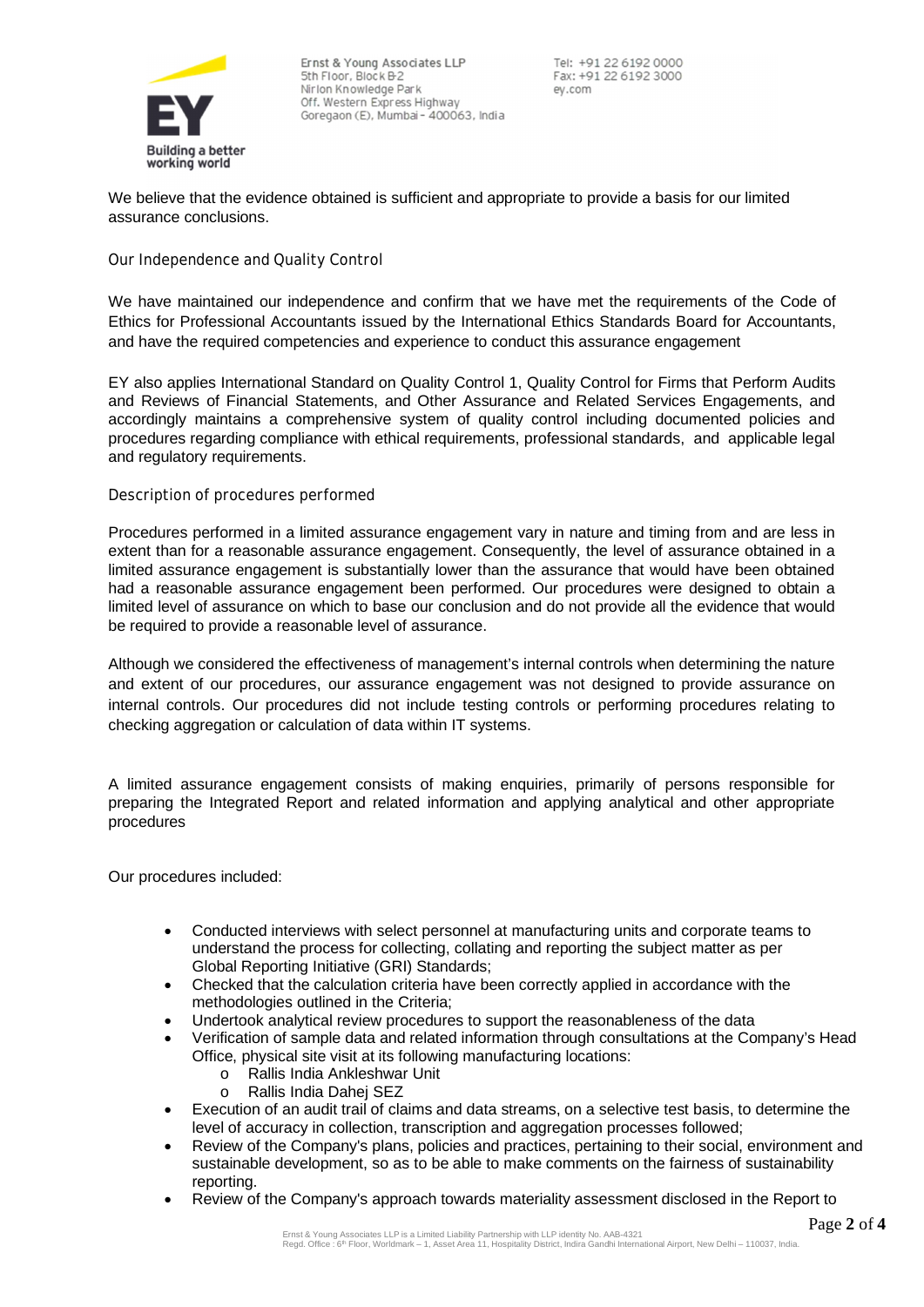

Ernst & Young Associates LLP 5th Floor, Block B-2 Nirlon Knowledge Park Off. Western Express Highway Goregaon (E), Mumbai - 400063, India

Tel: +91 22 6192 0000 Fax: +91 22 6192 3000 ev.com

identify relevant issues

Review of select qualitative statements in various sections of the Integrated Report

We also performed such other procedures as we considered necessary in the circumstances

#### **Emphasis of matter**

The assurance scope excludes:

- Data and information outside the defined reporting period (1st April 2021 to 31st March 2022)
- Data and information on economic and financial performance of the Company
- Data, statements and claims already available in the public domain through Annual Report, Integrated Report, or other sources available in the public domain
- The Company's statements that describe the expression of opinion, belief, inference, aspiration, expectation, aim or future intention provided by the Company
- The Company's compliance with regulations, acts, guidelines with respect to various regulatory agencies and other legal matters

#### **Our Conclusion**

On the basis of our review scope and methodology as per AA 1000 AS – Type 1, Moderate, our conclusions are as follows:

- o **Inclusivity:** The Company has described its stakeholder engagement approach and activities in the Report. We are not aware of any matter that would lead us to conclude that the Company has not applied the principle of inclusivity in engaging with the key stakeholder groups identified in the Report.
- o **Materiality:** The Company has identified key issues material to its ability to create value and has described the process for materiality analysis in the Report. Nothing has come to our attention that causes us to believe that material issues so identified have been excluded from the Report by the Company.
- o **Responsiveness:** We are not aware of any matter that would lead us to believe that the Company has not applied the responsiveness principle in its engagement with stakeholders identified in the Report on material aspects covering its sustainability performance.
- o **Impact:** As per the information provided to us, we are not aware of any matter that would lead us to conclude that the criteria related to the impact principle has not been applied for the key stakeholders.

Based on our procedures and the evidence obtained, we are not aware of any material modifications that should be made to the Integrated Report FY 22 for the period from 01st April 2021 to 31st March 2022, in order for it to be in accordance with the International Integrated Reporting Council (IIRC framework) and GRI-Core Criteria.